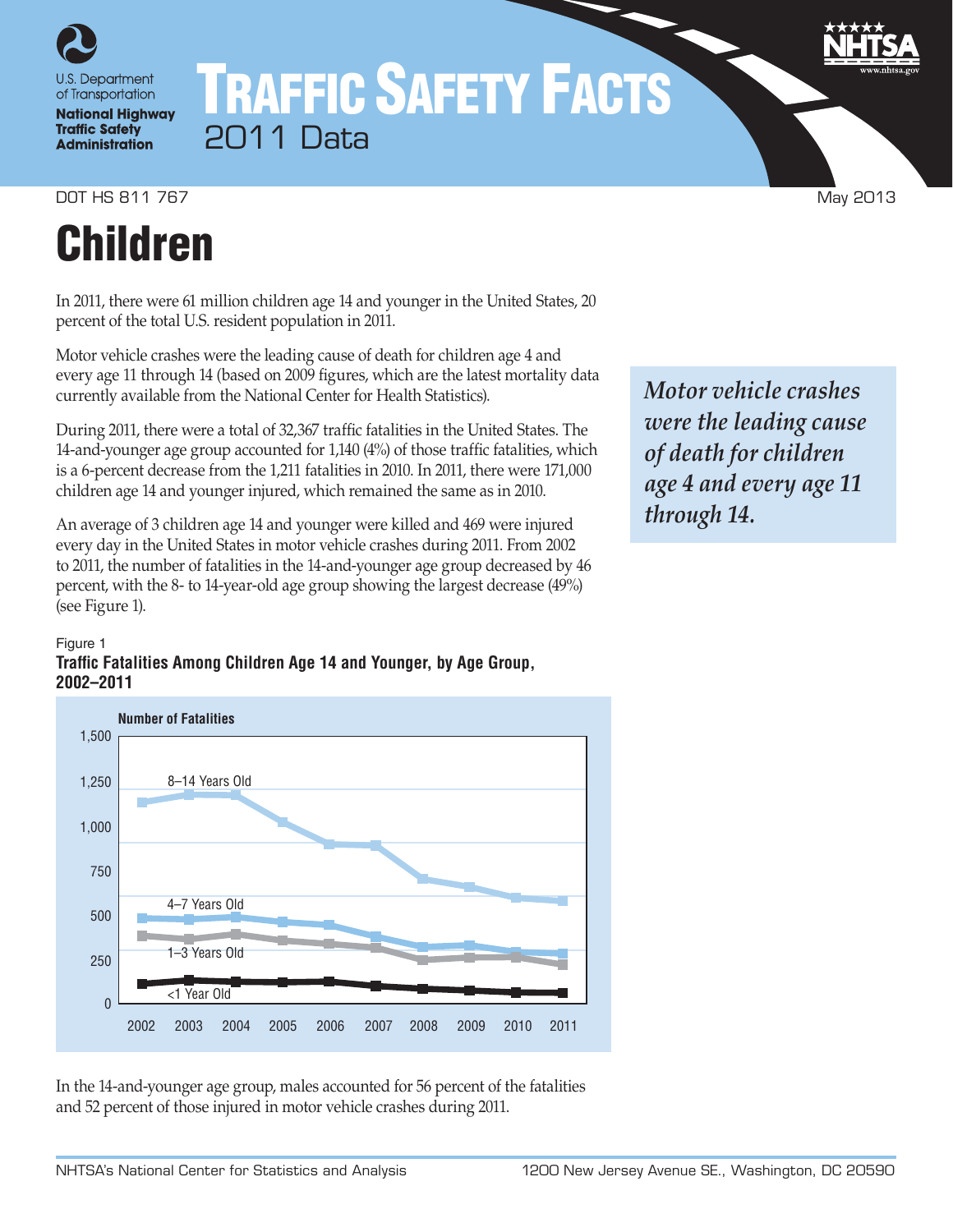## **Restraint Use and Its Effectiveness**

Research has shown that lap/shoulder seat belts, when used, reduce the risk of fatal injury to front seat occupants (age 5 and older) of passenger cars by 45 percent and the risk of moderate-to-critical injury by 50 percent. For light-truck occupants, seat belts reduce the risk of fatal injury by 60 percent and the risk of moderate-to-critical injury by 65 percent.

During 2011, 4,953 passenger vehicle occupants age 14 and younger were involved in fatal crashes. For these children for whom restraint use was known, 20 percent were unrestrained (Table 1); among these who were fatally injured, 41 percent were unrestrained.

Table 1

### **Percent of Passenger Vehicle Occupants Involved in Fatal Crashes, by Restraint Use and Age Group, 2011**

|                           | <b>Age Group (Years)</b> |         |         |          |           |           |                     |              |
|---------------------------|--------------------------|---------|---------|----------|-----------|-----------|---------------------|--------------|
| <b>Restraint Use (%)</b>  | ا>                       | $1 - 3$ | $4 - 7$ | $8 - 14$ | $\leq$ 15 | $15 - 20$ | All<br><b>Other</b> | <b>Total</b> |
| <b>Restraint Used</b>     | 91                       | 88      | 81      | 74       | 80        | 60        | 69                  | 69           |
| <b>Restraint Not Used</b> | 9                        | 12      | 19      | 26       | 20        | 40        | 31                  | 31           |

Note: Excluding unknown age and unknown restraint use.

Research on the effectiveness of child safety seats has found them to reduce fatal injury by 71 percent for infants (younger than 1 year old) and by 54 percent for toddlers (1 to 4 years old) in passenger cars. For infants and toddlers in light trucks, the corresponding reductions are 58 percent and 59 percent, respectively.

In 2011, there were 274 passenger vehicle occupant fatalities among children age 4 and younger. Of those 274 fatalities, where restraint use was known (255), 76 (30%) were totally unrestrained (Table 2).

#### Table 2

### **Children Age 4 and Younger Killed in Passenger Vehicles, by Type of Restraint and Age Group, 2011**

|                          | <b>Age Group (Years)</b> |     |              |
|--------------------------|--------------------------|-----|--------------|
| <b>Type of Restraint</b> |                          | 1–4 | <b>Total</b> |
| None Used                | 12                       | 64  | 76           |
| <b>Adult Seat Belt</b>   |                          | 19  | 21           |
| <b>Child Seat</b>        | 40                       | 117 | 157          |
| Restraint Used-Unknown   |                          |     |              |
| Unknown                  | 5                        | 14  | 19           |
| <b>Total</b>             | 59                       | 215 | 274          |

Among children under age 5 in passenger vehicles, an estimated 263 lives were saved in 2011 by restraint use. Of these 263 lives saved, 245 were associated with the use of child safety seats and 18 with the use of adult seat belts. At 100-percent child safety seat use for children under age 5, an estimated 314 lives (that is, an additional 51) could have been saved in 2011.

Over the period 1975 through 2011 an estimated 9,874 lives were saved by child restraints (child safety seats or adult seat belts) for children under the age of 5 in passenger vehicles.

*Child safety seats reduce the risk of fatal injury by 71 percent for infants and by 54 percent for toddlers in passenger cars.*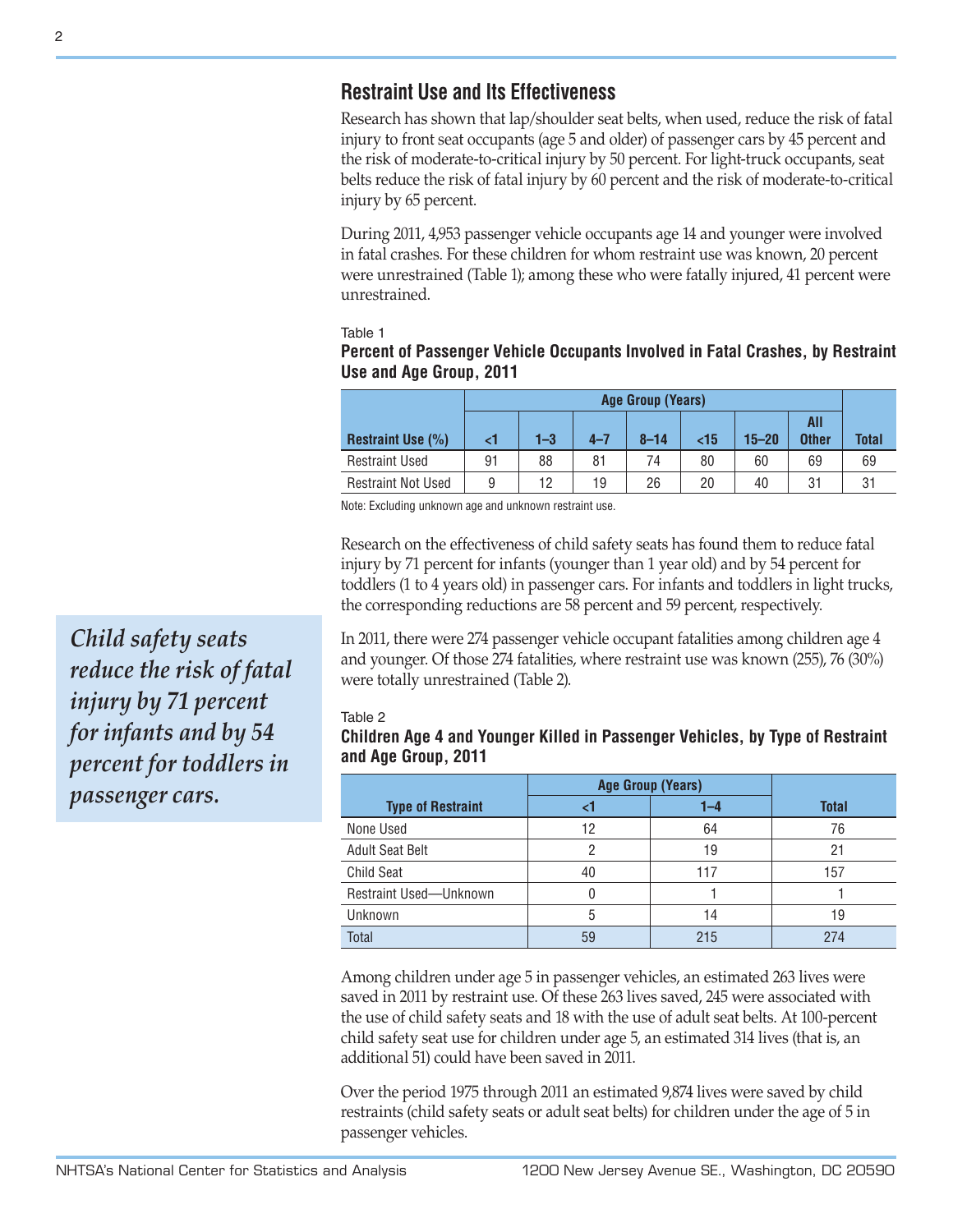NHTSA conducted the National Survey of the Use of Booster Seats (NSUBS) and produced a Technical Report (DOT HS 811 377) in September 2010 titled "The 2009 National Survey of the Use of Booster Seats." Table 3 provides data on the use of child restraints by age and race/ethnicity in 2009. Child restraints include child safety seats, seat belts, and booster seats.

#### Table 3

#### **Child Restraint Use, by Age and Race/Ethnicity in 2009**

| <b>Race/Ethnicity</b><br>(Percent) | Age<br><1 Year | Age<br>1-3 Years | Age<br>4-7 Years | Age<br>8-12 Years |
|------------------------------------|----------------|------------------|------------------|-------------------|
| Hispanic                           | 94%            | 88%              | 74%              | 79%               |
| African American<br>Non-Hispanic   | 98%            | 92%              | 83%              | 75%               |
| White Non-Hispanic                 | 99%            | 99%              | 93%              | 91%               |
| Asian Non-Hispanic                 | ΝA             | 100%             | 97%              | 80%               |
| Other                              | ΝA             | 99%              | 94%              | 90%               |

NA: Data not sufficient to produce a reliable estimate

Source: The 2009 National Survey of the Use of Booster Seats, NCSA/NHTSA (DOT HS 811 377)

## **Pedestrians**

There were a total of 4,432 pedestrian fatalities in 2011, the 14-and-younger age group accounted for 230 (5%) of those fatalities. One-fifth (20%) of the traffic fatalities in the 14-and-younger age group were pedestrians.

In 2002, there were 391 pedestrian fatalities in the 14-and-younger age group. From 2002 to 2011, the number of pedestrian fatalities in this age group decreased by 41 percent, with the 4- to 7-year-old age group showing the largest percentage decrease (52%) (see Figure 2).

#### Figure 2





## **Important Safety Reminders**

- Failure to read the child safety seat instructions, in addition to vehicle owner's manual instructions regarding seat belts, could result in death or serious injury as a result of a failure of the child safety seat to be properly secured and/or properly restrained.
- Children in rear-facing child seats should not be placed in the front seat of vehicles equipped with passenger-side air bags. The impact of a deploying air bag striking a rear-facing child seat could result in injury to the child. NHTSA also recommends that children 12 and younger sit in the rear seat away from the force of a deploying air bag.
- Children age 12 and younger are safest when properly buckled in the back seat of a motor vehicle.
- Always read the child restraint manufacturer instructions and the vehicle owner manual instructions.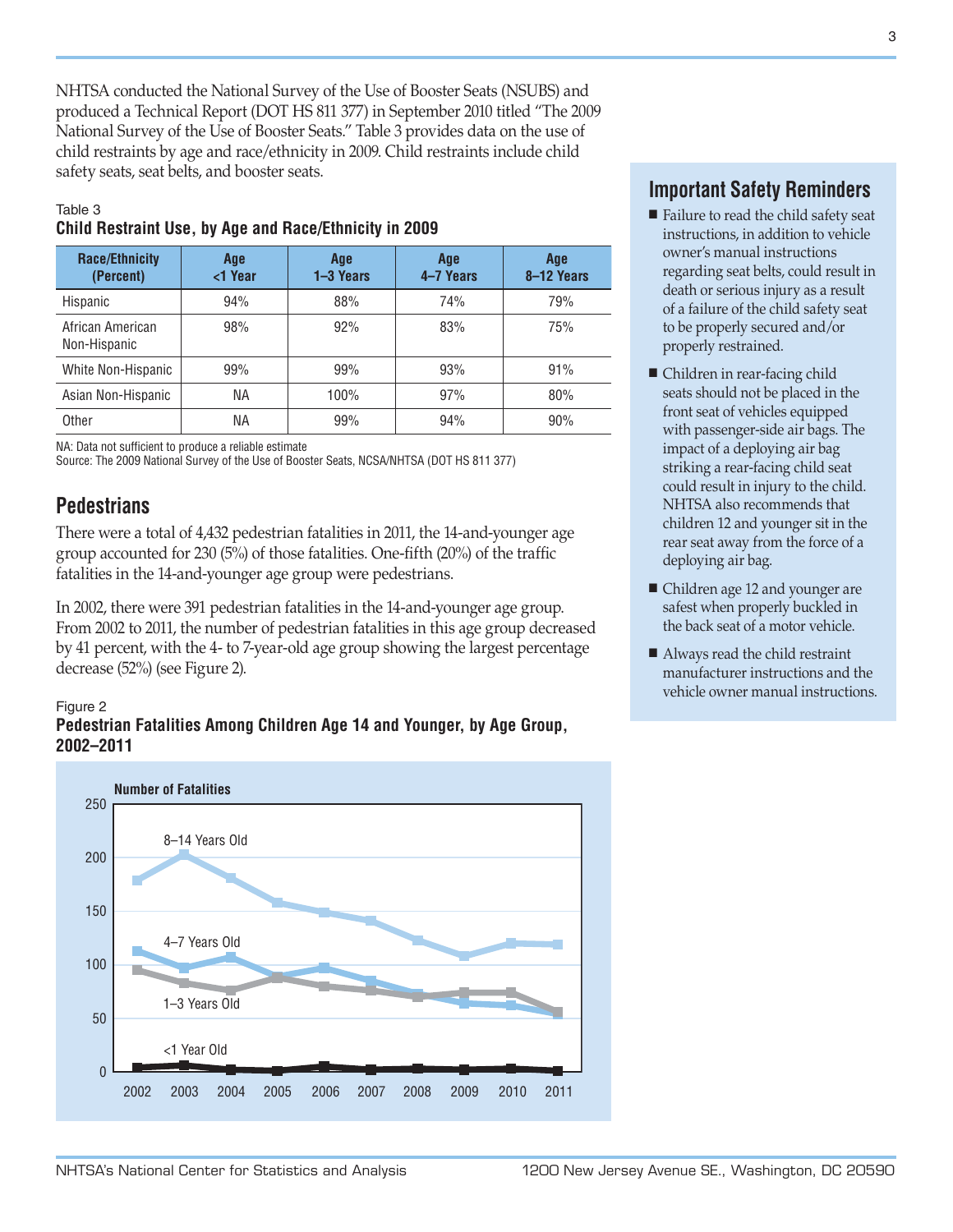Of the 230 pedestrian fatalities among children age 14 and younger in 2011, 140 (61%) of those killed were males.

In 2011, an estimated 69,000 pedestrians were injured, 11,000 of those injured were age 14 and younger, and males accounted for 65 percent (7,000) of those 11,000 injured.

During 2011, the highest percentage of fatalities among pedestrians 14 and younger occurred between 4 p.m. and 7:59 p.m. (43%). The second highest percentage of fatalities among young pedestrians were between the hours of 8 p.m. and 11:59 p.m. (25%). Between the hours of noon and 3:59 p.m. the 14-and-younger age group accounted for 16 percent of the pedestrian fatalities.

Seventy-nine percent of the pedestrian fatalities among the 14-and-younger age group occurred at non-intersection locations, a decrease from 82 percent in 2010.

## **Pedalcyclists**

Pedalcyclists are riders of bicycles (two-wheel non-motorized cycles) and other cycles (tricycles and unicycles) powered solely by pedals.

A total of 677 pedalcyclists were killed in motor vehicle crashes in 2011. The 14-and-younger age group accounted for 9 percent (59) of those fatalities, and males accounted for 69 percent (41) of the fatalities among pedalcyclists age 14 and younger.

The 59 pedalcyclist fatalities in 2011 for the 14-and-younger age group represent a decrease of 58 percent from the 141 killed in 2002, with the 8- to 14-year-old age group showing the largest percentage decrease (65%) (see Figure 3).

#### Figure 3

**Pedalcyclist Fatalities Among Children 14 and Younger, by Age Group, 2002–2011**



In 2011, an estimated 48,000 pedalcyclists were injured in motor vehicle traffic crashes. Sixteen percent (or an estimated 8,000) of the pedalcyclists who were injured were age 14 and younger.

*In 2011, 16 percent of the pedalcyclists injured in motor vehicle crashes were 14 years old and younger.*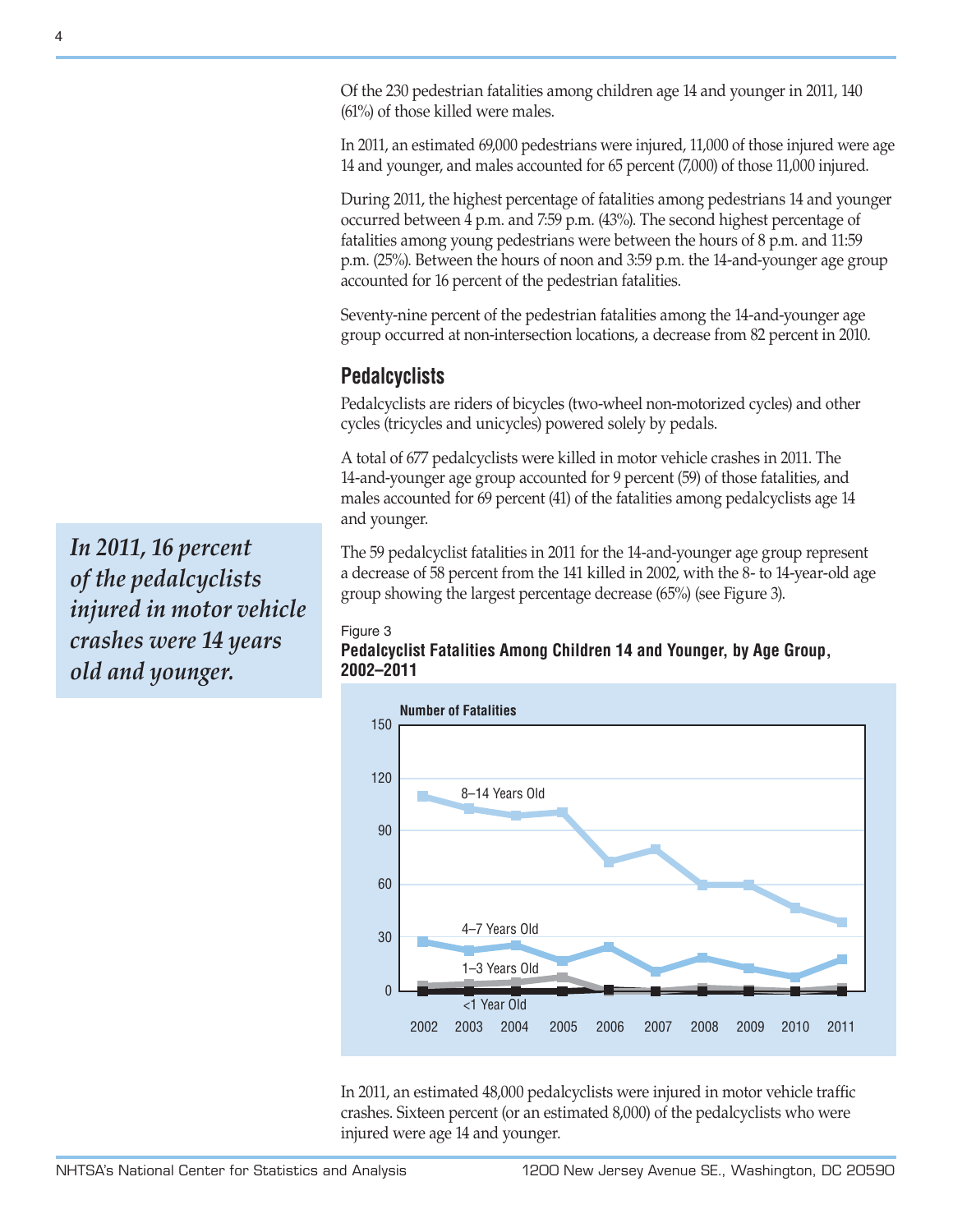## **Alcohol-Impaired Driving Crashes and Children**

In 2011, of the 1,140 children age 14 and younger killed, 181 (16%) were killed in alcohol-impaired-driving crashes. Out of those 181 deaths, 50 percent (91) were passengers of a vehicle with a driver who had a blood alcohol concentration (BAC) of .08 grams per deciliter (g/dL) or higher.

Twenty-five children age 14 and younger who were killed in traffic crashes in 2011 were pedestrians or pedalcyclists who were struck by drivers with a BAC of .08 g/ dL or higher.

## **Fatalities Among Children by State**

Table 4 shows traffic fatalities among children age 14 and younger by State and age group in 2011. Among children age 14 and younger who died in motor vehicle traffic crashes in 2011, more than half (576) were 8 to 14 years old, highest among all age groups. The second highest age group was 4- to 7-year-old age group (282), followed by toddlers (220) and infants (62). Among all States, children fatalities in the 14-and-younger age group ranged from 119 (highest) to 0 (lowest) depending on the size and population of the State.

*In 2011, 16 percent of the children age 14 and younger killed in crashes were killed in alcohol-impaired driving crashes.*

## **For more information:**

Information on traffic fatalities is available from the National Center for Statistics and Analysis (NCSA), NVS-424, 1200 New Jersey Avenue SE., Washington, DC 20590. NCSA can be contacted on 800-934-8517 or via the following email address: [ncsaweb@dot.gov](mailto:ncsaweb%40dot.gov?subject=Request%3A%20Information%20on%20traffic%20fatalities). General information on highway traffic safety can be accessed by Internet users at [www.nhtsa.gov/portal/site/nhtsa/ncsa.](www.nhtsa.gov/portal/site/nhtsa/ncsa) To report a safety-related problem or to inquire about motor vehicle safety information, contact the Vehicle Safety Hotline at 888-327-4236.

Other fact sheets available from the National Center for Statistics and Analysis are *Alcohol-Impaired Driving, Bicyclists and Other Cyclists, Large Trucks, Motorcycles, Occupant Protection, Older Population, Overview, Passenger Vehicles, Pedestrians, Race and Ethnicity, Rural/Urban Comparisons, School Transportation-Related Crashes, Speeding, State Alcohol Estimates, State Traffic Data,* and *Young Drivers.* Detailed data on motor vehicle traffic crashes are published annually in *Traffic Safety Facts: A Compilation of Motor Vehicle Crash Data from the Fatality Analysis Reporting System and the General Estimates System.* The fact sheets and annual Traffic Safety Facts report can be accessed online at [www-nrd.nhtsa.dot.gov/CATS/index.aspx.](http://www-nrd.nhtsa.dot.gov/CATS/index.aspx)

**U.S. Department** of Transportation

**National Highway Traffic Safety Administration**